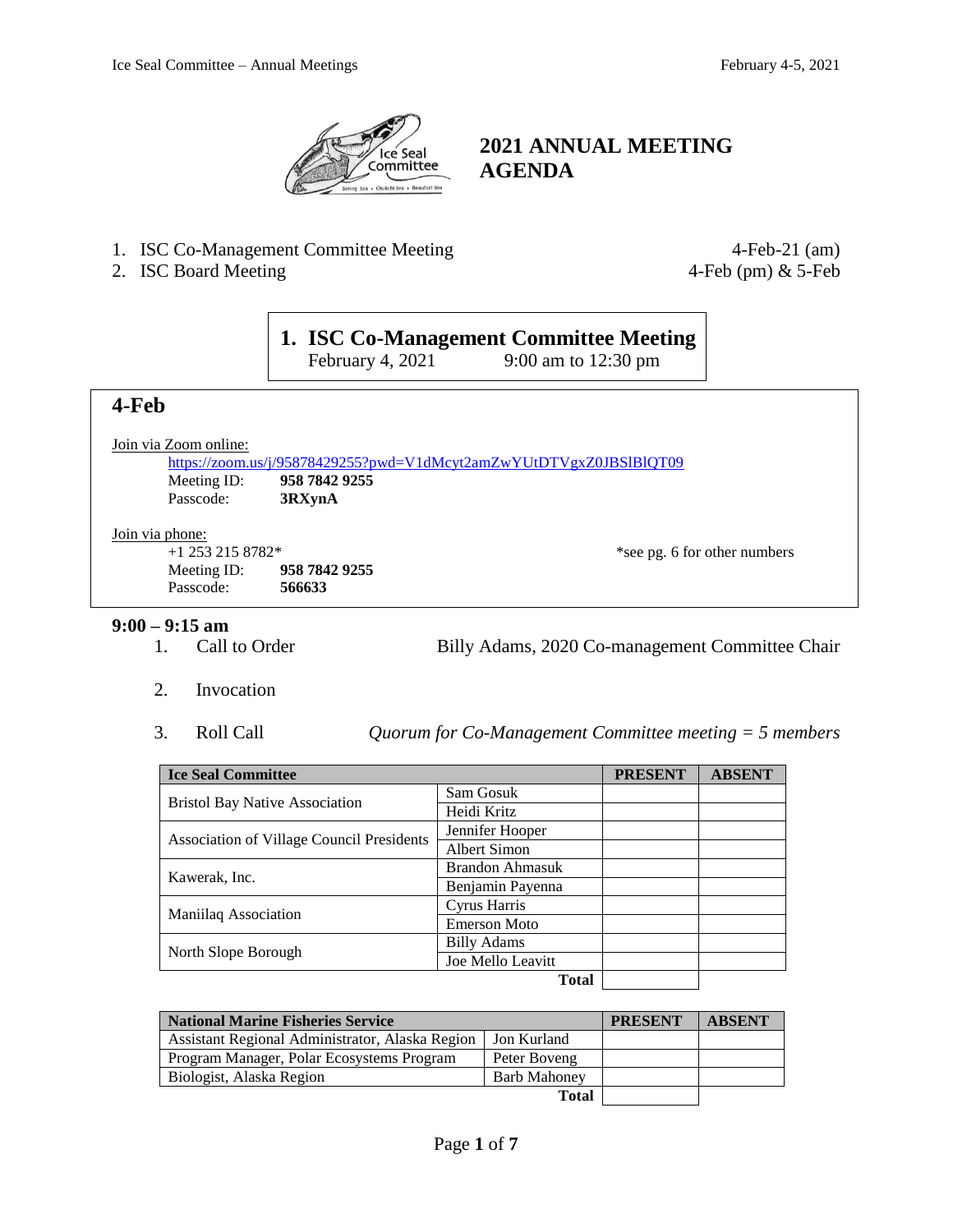#### **9:15 – 10:00 am**

- 4. Meeting Logistics Andy Von Duyke
- 5. Introductions
- 6. Dispense with "Robert Rules of Order". Proceed by consensus.
- 7. Select Chair **National Marine Fisheries Service** National Marine Fisheries Service
- 8. Adopt the Agenda
- 9. Approve minutes from Ice Seal Co-Mgmt Committee meeting (21-Jan-2021)

#### **10:00 – 11:30 am**

- 10. NMFS Alaska Region Updates Jon Kurland & Tammy Olson
- - Decision regarding petition to delist the Arctic subspecies of ringed seal under the Endangered Species Act (ESA)
	- Initiation of 5-year reviews for ringed and bearded seals (comments due 26-Mar)
	- Proposal to designate critical habitat for ringed and bearded seals under the ESA
		- o Public comment period closes on 9-March 2021
		- o Public hearings (virtual) will be announced in Federal Register
		- o Final designations by 15 March 2022

## **11:30 am – 12:30 pm**

- 11. 2021 Action Plan Barbara Mahoney & Andrew Von Duyke
	- Includes actions and information needs to promote conservation and comanagement of Alaskan ice seal populations for subsistence
- 12. Closing Comments
- 13. Adjourn

**[One-hour lunch break at 12:30]**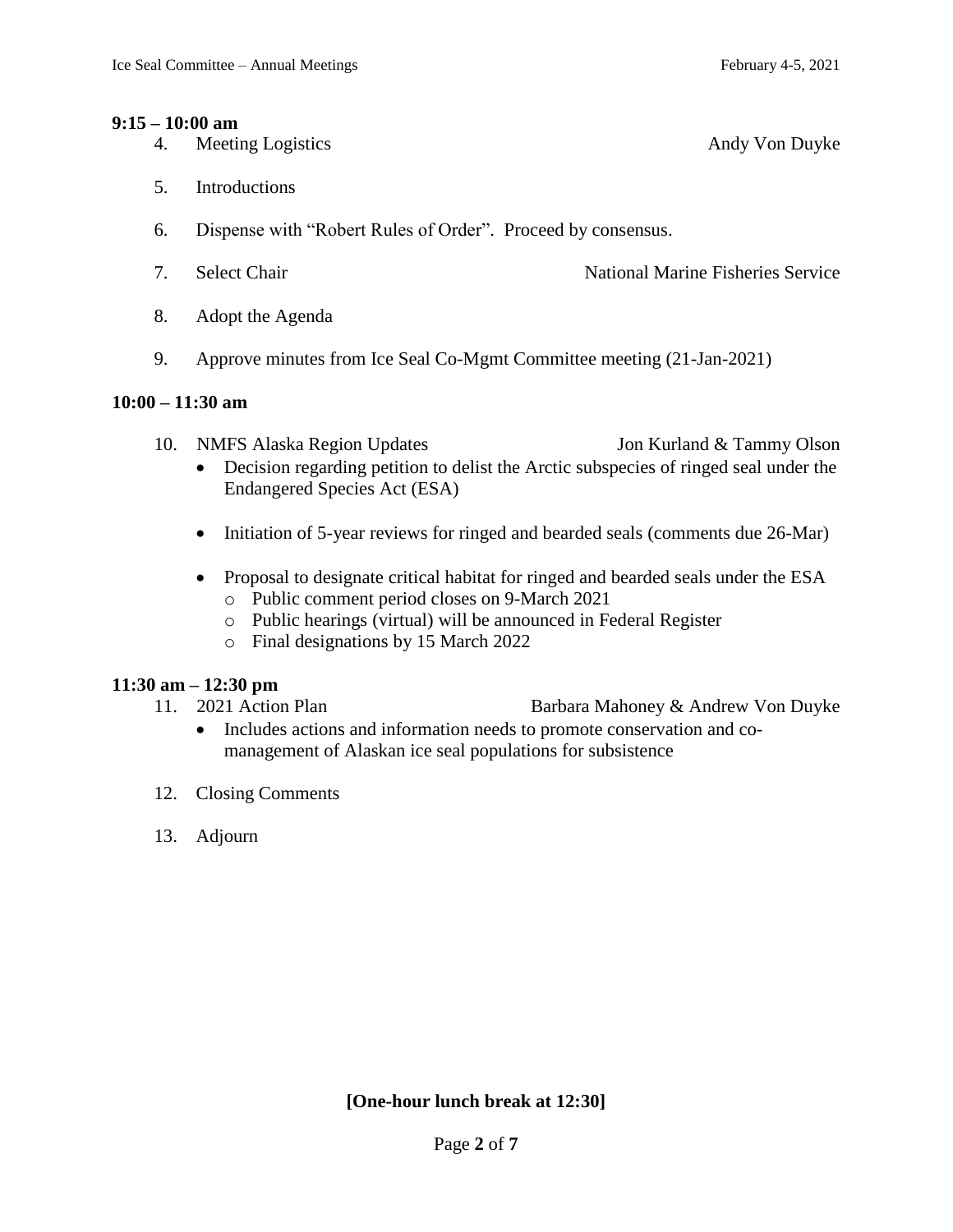# **2. Ice Seal Committee - Board Meeting (Day 1)**<br>February 4, 2021 1:30 to 5:30 pm February 4,  $2021$

## **1:30 – 1:45 pm**

- 1. Call to Order Billy Adams, ISC Chair
- 2. Invocation
- 

3. Roll Call *Quorum for ISC Board Meeting = 7 members*

| <b>Ice Seal Committee</b>                        |                        | <b>PRESENT</b> | <b>ABSENT</b> |
|--------------------------------------------------|------------------------|----------------|---------------|
|                                                  | Sam Gosuk              |                |               |
| <b>Bristol Bay Native Association</b>            | Heidi Kritz            |                |               |
|                                                  | Jennifer Hooper        |                |               |
| <b>Association of Village Council Presidents</b> | Albert Simon           |                |               |
| Kawerak, Inc.                                    | <b>Brandon Ahmasuk</b> |                |               |
|                                                  | Benjamin Payenna       |                |               |
|                                                  | Cyrus Harris           |                |               |
| Maniilaq Association                             | <b>Emerson Moto</b>    |                |               |
|                                                  | <b>Billy Adams</b>     |                |               |
| North Slope Borough                              | Joe Mello Leavitt      |                |               |
|                                                  | Total                  |                |               |

## **1:45 – 3:00 pm**

- 4. Meeting logistics Andy Von Duyke
- 5. Introductions
- 
- 7. Vote on new member Heidi Kritz (representing BBNA)
- 8. Approve agenda
- 9. Approve FY2019-2020 Ice Seal Committee board meeting minutes

# **3:00 – 5:30 pm**

- 10. Chairman's report Billy Adams
- 11. Regional and Hunter Representative Reports
	- a. Association of Village Council Presidents
	- b. Bristol Bay Native Association
	- c. Kawerak, Inc.
	- d. Maniilaq Association
	- e. North Slope Borough

# **[Adjourn at 5:30 pm - Reconvene at 9:00 am on Friday, February 5, 2021]**

6. Welcome Remarks Billy Adams & Jon Kurland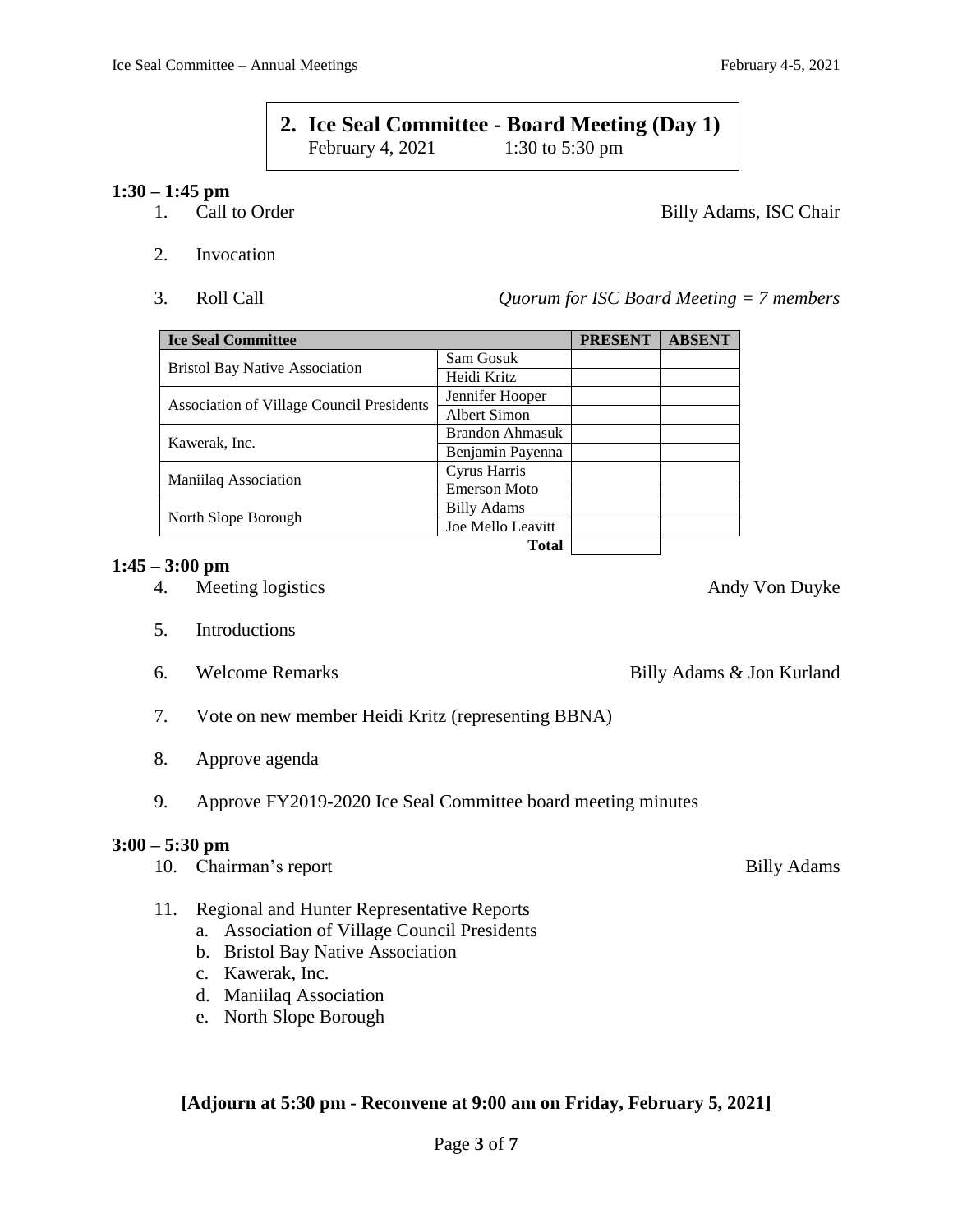# **Ice Seal Committee – <b>Board Meeting** (Day 2)<br>February 5, 2021 9:00 am – 5:30 pm

9:00 am – 5:30 pm

# **5-Feb**

| Join via Zoom online: |               |                                                                    |
|-----------------------|---------------|--------------------------------------------------------------------|
|                       |               | https://zoom.us/j/99214212652?pwd=bGpCWkxYeFluaWN1Y0o2bmZsVk1uQT09 |
| Meeting ID:           | 992 1421 2652 |                                                                    |
| Passcode:             | 3iO5p8        |                                                                    |
| Join via phone:       |               |                                                                    |
| $+1$ 253 215 8782 US* |               | *see pg. 6 for other numbers                                       |
| Meeting ID:           | 992 1421 2652 |                                                                    |
| Passcode:             | 124431        |                                                                    |
|                       |               |                                                                    |

## **9:00 – 9:15 am**

|                      | 12. Call to order                                                                                                                                   | Billy Adams, ISC Chair             |
|----------------------|-----------------------------------------------------------------------------------------------------------------------------------------------------|------------------------------------|
| 13.                  | Introductions & roll-call                                                                                                                           |                                    |
| $9:15 - 10:30$ am    | 14. Agency Updates                                                                                                                                  |                                    |
|                      | a. NMFS                                                                                                                                             | Jon Kurland, Barbara Mahoney       |
|                      | b. US Army Corps of Engineers and/or State of Alaska (DNR)<br>Permitting for mining in the Nome region                                              | <b>YTBD</b>                        |
| $10:30 - 12:00$ noon | 15. Research & Management Updates                                                                                                                   |                                    |
| a.                   | $(10:30 - 10:45)$ NOAA Fisheries MML                                                                                                                | Peter Boveng / Michael Cameron     |
|                      | b. $(10:45 - 11:00)$ ADFG-AMMP                                                                                                                      | Lori Quakenbush                    |
| $\mathbf{c}$ .       | $(11:00 - 11:15)$ NSB-DWM                                                                                                                           | R. Stimmelmayr and/or A. Von Duyke |
|                      | d. $(11:15 - 11:30)$ Long Marine Laboratory-UCSC                                                                                                    | Colleen Reichmuth / Jillian Sills  |
| e.                   | $(11:30 - 11:45)$ Alaska Sea Life Center                                                                                                            | Jane Belovarac & Carrie Goertz     |
| f.                   | $(11:45 - 12:00)$ UPDATE:<br>Integration of Local or Traditional Knowledge and Western Science using a<br>Bayesian approach for fully formed models | Rowenna Gryba (UBC)                |

# **[One-hour lunch break at 12:00 – Reconvene at 1:00 pm]**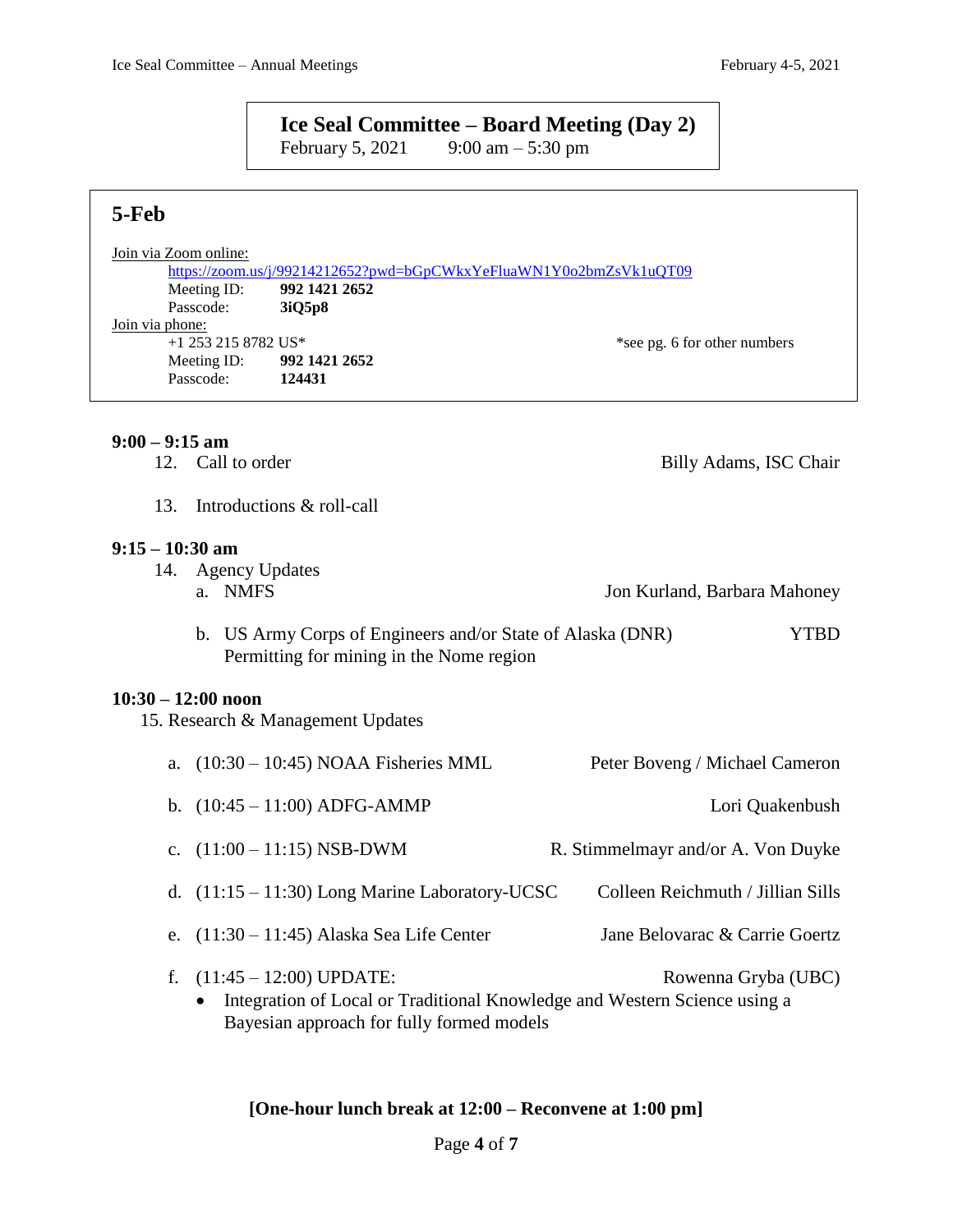## **1:00 – 1:45 pm**

- g. (1:00 1:30) UPDATES: Donna Hauser (UAF)
	- Evaluating novel assessment approaches for coastal ice seal haulout areas and behavior in the Alaskan Beaufort Sea
	- Alaska Arctic Observatory and Knowledge Hub (AAOKH)
	- Ikaagvik Sikukun ugruk hunting season publication
- h.  $(1:30 1:45)$  Polar Bear Co-Management Katya Gray (ANCC)

## **1:45 – 3:00 pm**

16. Old Business (Action items from 2020 Board Meeting)

- a. Ice seal population status updates from MML (Chukchi Sea)
- b. Does the ISC wish to pursue funding for an ESA listing workshop(s) in the upcoming grant proposal for FY2021-22? (Recommend tabling until agenda item #17b)
- c. Would the ISC like to proactively work toward facilitating the concurrent use of Indigenous-Knowledge and Scientific-Knowledge for co-management? Examples may include supporting research, requesting research, and/or direct participation.
- d. Does ISC want to request information and/or research into the rate in which various sedatives and other drugs are metabolized by ice seals that have been handled?
- e. Does the ISC want to explore the potential use of an app to conduct harvest monitoring and other ice seal documentation as needed by the  $ISC^1$ .

## **3:00 – 5:30 pm**

 $\overline{a}$ 

- 17. New Business
	- a. Proposal to amend  $By-Laws<sup>2</sup>$

Allows for electronic (email) voting by ISC Board. Vote on inserting the yellow highlighted text into Article VII (Poll Vote) as shown below (or variants):

## *Article VII - Poll Vote<sup>3</sup>*

*Action of this organization may be taken by teleconference in accordance with State Law. When, in the judgment of the Chairman, any questions arise that should be put to a vote of the membership, and when he/she deems it inexpedient to call a special meeting for that purpose, he/she may, unless otherwise required by these Bylaws, submit the matter to the membership by phone or electronically (e.g., via email) for vote and decision, and the question thus presented shall be determined according to a majority or unanimity of the votes received as required by these Bylaws by phone within three (3) days after such submission to the membership, provided that, in each case, votes of at least three-fifths (3/5) of the total membership shall be received. Action taken in this manner shall be as effective as action taken at a duly called meeting, and shall be ratified at the next meeting.*

 $1$  Time for evaluating the use of apps for local observations has been included in the budget for FY2020-2021

 $^{2}$  A notification was sent to ISC > 30 days prior to vote on potential amending of By-Laws

 $3$  Text is from the ISC By-Laws (dated November 19, 2012)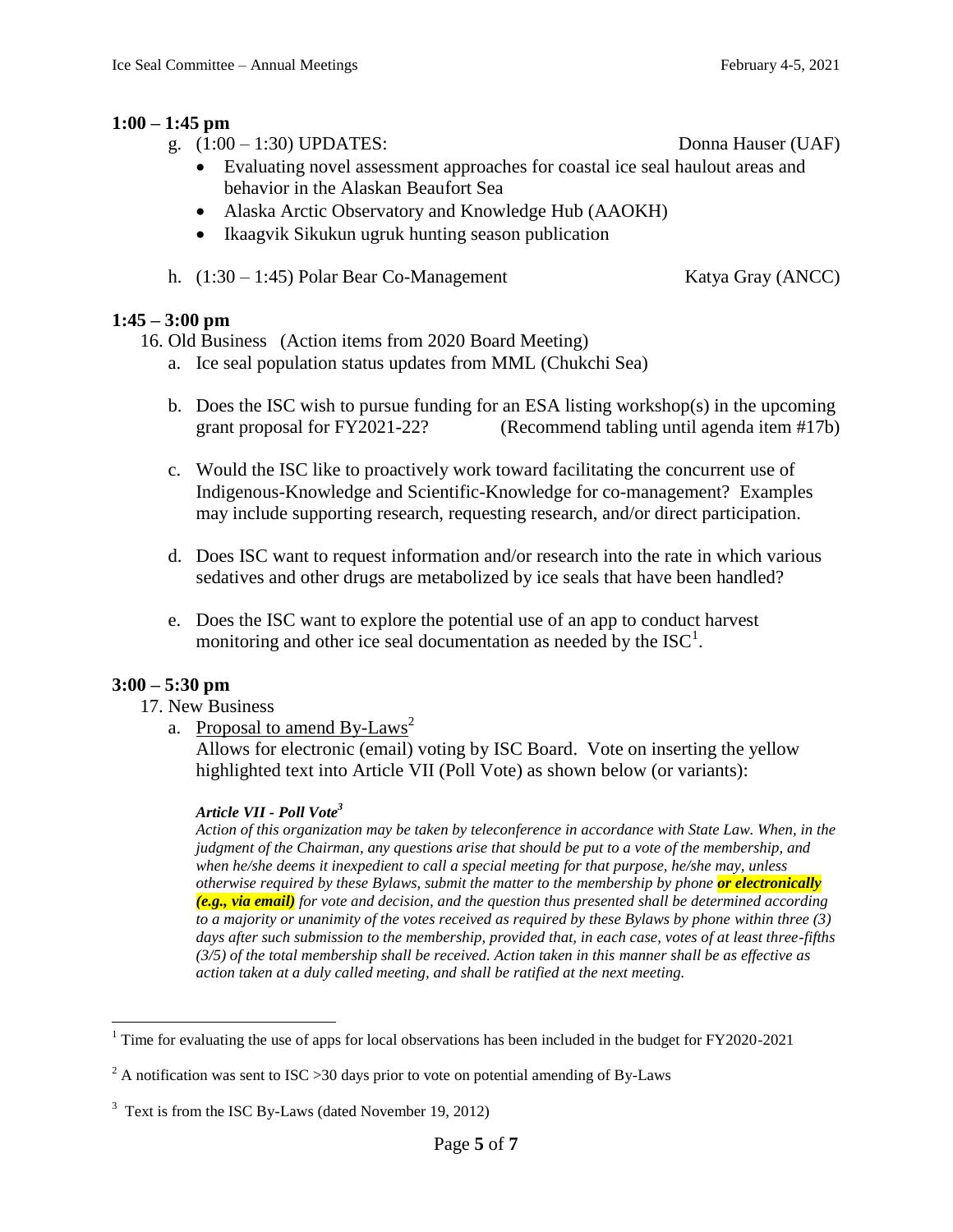- b. FY\_2021-22 Section 119 grant proposal Andy Von Duyke & ISC
	- Review, amend?
	- Unspent funds, workshops, more youth-participation, capacity building, etc.
- c. 2021 ISC Action Plan (review) Barbara Mahoney
	-

- 18. Upcoming teleconference
	- a. Schedule date (near end of May 2021)
	- b. Potential topics
		- Ice Seal Management Plan how to proceed
		- ISC Board membership Develop process to recruit members with schedules that allow them to commit to attending and fully participating in ISC meetings and activities.
		- ISC Website Standing request to the ISC, NOAA, and ice seal researchers, partners, and friends for photos, information, publications, and local observations.
- 19. Closing Comments
- 20. Schedule next meeting
- 21. Adjourn Meeting

Additional Zoom call-in numbers (if needed) +1 669 900 6833 US (San Jose) +1 346 248 7799 US (Houston) +1 929 436 2866 US (New York) +1 301 715 8592 US (Washington D.C) +1 312 626 6799 US (Chicago) Find your local number:<https://zoom.us/u/adioONMfkK>